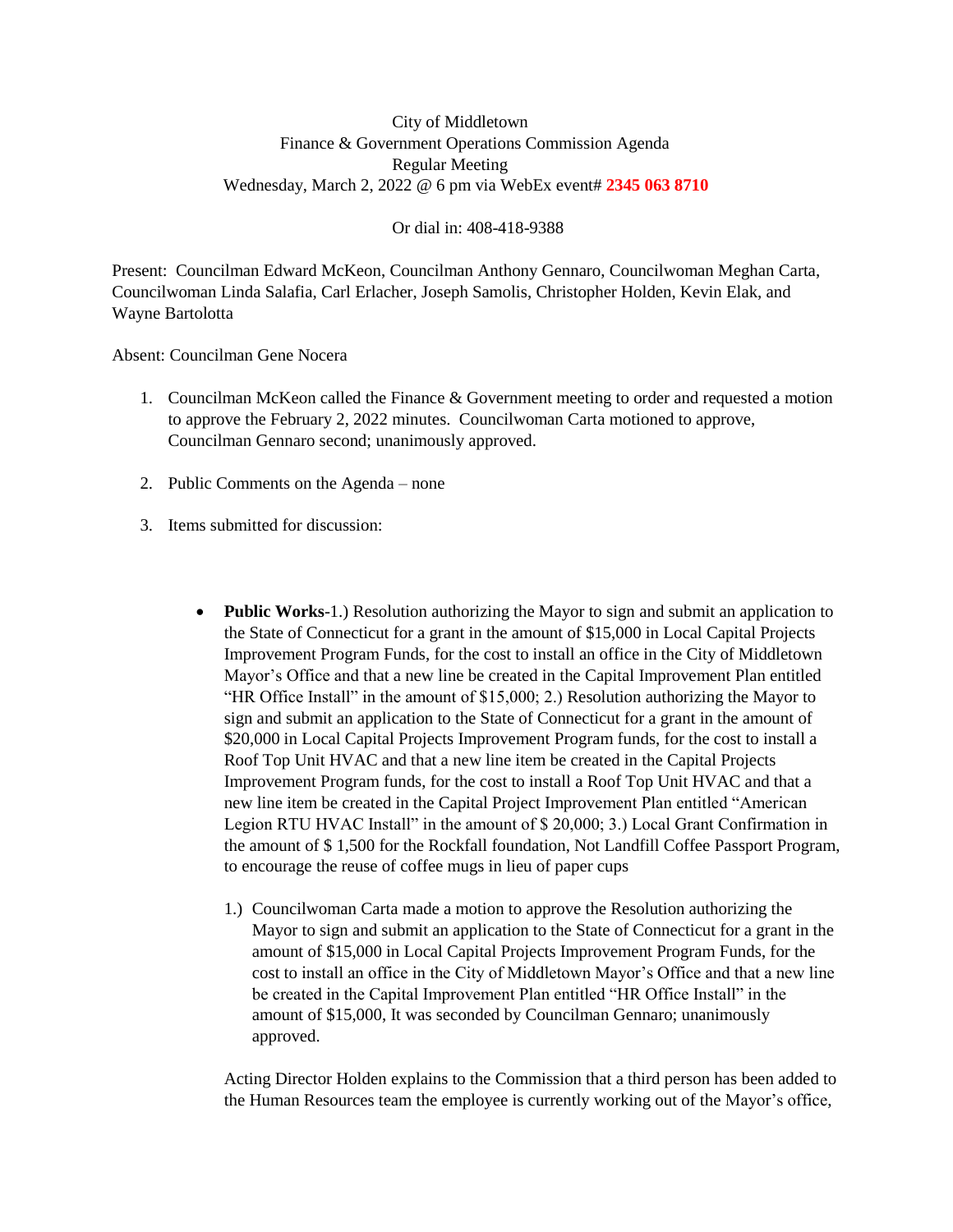due to the lack of space in the HR Room. The Human Resource employee needs more privacy while they do their work due to the confidential nature of their tasks. The office space would be built right outside of the Chief of Staff's office. The other 2 Human Resource employees would remain in their current office down the hall. Councilman McKeon stated that asking to build another office in the Mayor's office because of privacy actually decreases the amount of privacy, the person would have to go to the Mayor's office to get to the private office. He requested an explanation from the Acting Director. Acting Director Holden explained that he did not think that people would be meeting in this office, it is more so for the confidential paper work that is handled and processed by the employee.

Councilman McKeon stated that he is not inclined to support this until a better explanation as to why this office is needed and why it needs to be in the Mayor's office. Councilwoman Salafia requested that this item get tabled until the next meeting.

A motion was made by Councilwoman Salafia to table the item until the next meeting; Councilman Gennaro seconded; unanimously passed.

2.) Councilwoman Salafia made a motion to approve the Resolution authorizing the Mayor to sign and submit an application to the State of Connecticut for a grant in the amount of \$20,000 in Local Capital Projects Improvement Program funds, for the cost to install a Roof Top Unit HVAC and that a new line item be created in the Capital Projects Improvement Program funds, for the cost to install a Roof Top Unit HVAC and that a new line item be created in the Capital Project Improvement Plan entitled "American Legion RTU HVAC Install" in the amount of \$ 20,000; Councilwoman Carta seconded; unanimously passed.

Acting Director Holden states to the Commission that the HVAC Unit located at the American Legion Building that warms during the cold months and cools during the hot months on the Hall of Fame portion needs to be replaced. It is a City owned building that the American Legion has a lease agreement with the City of Middletown. They lease the building and we maintain the major components. The legion is responsible for the day to day maintenance of it. Councilman McKeon asked who pays the bills and Acting Director Holden explained that he believes that the legion does.

3.) Local Grant Confirmation in the amount of \$1,500 for the Rockfall foundation, Not Refill Coffee Passport Program, to encourage the reuse of coffee mugs in lieu of paper cups.

A motion was made by Councilwoman Carta to pass the Local Grant Confirmation in the amount of \$1,500 for the Rockfall foundation, Not Refill Coffee Passport Program, to encourage the reuse of coffee mugs in lieu of paper cups to the Common Council Councilman Gennaro seconded; unanimously passed.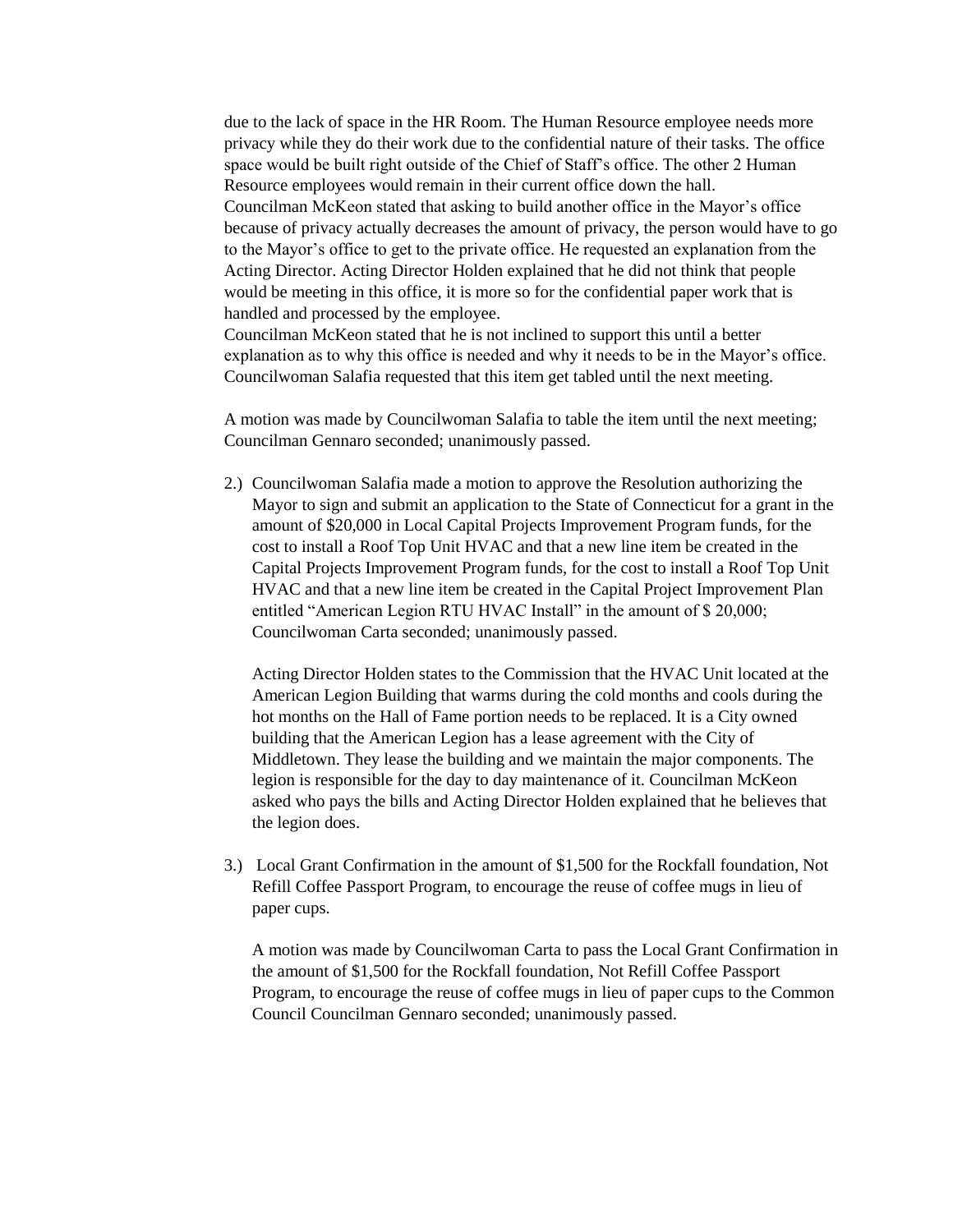Acting Director Holden made a note that the agenda has a typo, the word "Landfill" should be "Refill".

They are looking to accept a grant that has been given to the City of Middletown by Rockfall. The Grant is to start up a program with Middletown businesses like coffee shops to have a reusable mug program. The purpose would be to minimize the amount of waste that is made up by disposable cups. Acting Director Holden expresses that they need to make sure that all the issues are taken into consideration to get the program up and running.

 **Health Department** – Federal Grant Confirmation totaling \$4,500(NEHA-FDA RFFM), which will be used to purchase an existing food inspection software product and train employees on how to use it.

Councilman Genaro made a motion to approve the Federal Grant Confirmation totaling \$4,500(NEHA-FDA RFFM), which will be used to purchase an existing food inspection software product and train employees on how to use it. It was seconded by Councilman; unanimously approved.

Acting Director Elak explains to the Commission that the Grant funding from the FDA will be used to help purchase a digital subscription for front end digital inspection program so that we can go from current paper inspections to digital inspections on the tablets. Therefore, eventually we can get rid of the file cabinets in the office to create more space.

- **BOE-** 1.) Resolution rescinding Resolution No. 16-22 and approving the following language; 2.) Request for an Additional Appropriation from the General Fund to match funds for Farm Hill School PV panels in the amount of \$ 173,630; 3.) Resolution rescinding Resolution NO. 15-22 and approving the language; 4.) Request for Additional Appropriation from the General Fund to match funds for Snow School PV panels in the amount of \$ 69,338
	- 1.) Item 1 and Item 3 were not discussed at the meeting. Councilman McKeon was unaware that he did not have the amended agenda in front of him.
	- 2.) A motion was made by Councilman Gennaro to approve a Request for an Additional Appropriation from the General Fund to match funds for Farm Hill School PV panels in the amount of \$ 173,630; it was seconded by Councilwoman Carta; unanimously approved.
	- 3.) A motion was made by Councilwoman Carta to approve a request for Additional Appropriation from the General Fund to match funds for Snow School PV panels in the amount of \$ 69,338; it was seconded by Councilman Gennaro; unanimously approved.
- **Central Communications** Resolution that the Inter-Local Agreement between the Town of Portland and the City of Middletown for Dispatching Services remain in effect to June 30, 2027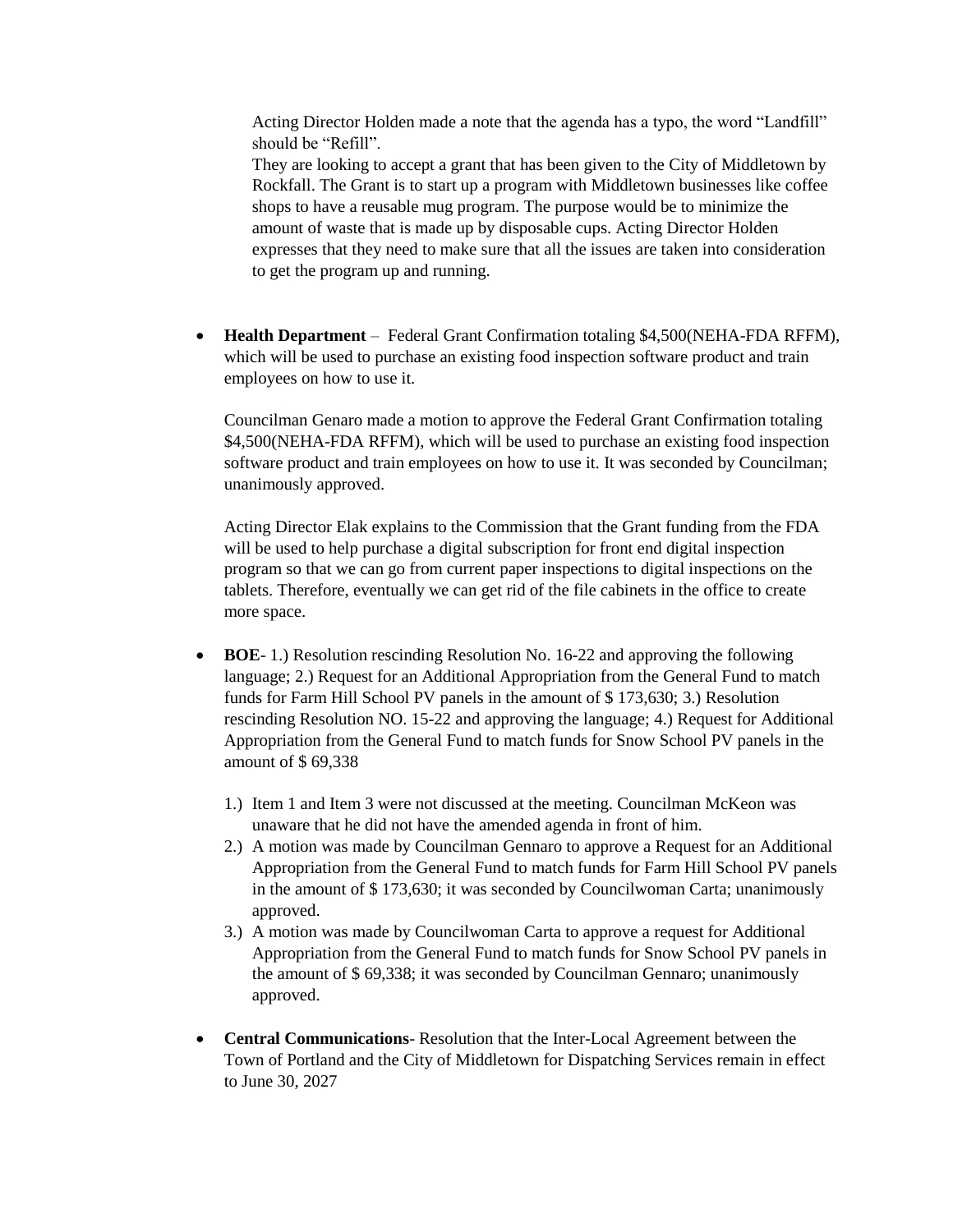A motion was made by Councilman Gennaro to approve the Resolution that the Inter-Local Agreement between the Town of Portland and the City of Middletown for Dispatching Services remain in effect to June 30, 2027; Councilwoman Salafia seconded; unanimously approved.

Wayne Bartolotta states that the Resolution has been approved on the Portland side. He explains that there has been 2 changed added to the agreement. There will be a 3% increase if the Agreement is extended and the cost if service of 3% has been changed to the following: Year One- 10% increase Year Two – 8% increase Year Three – 7% increase Year Four – 6% increase

Year Five  $-4.2$  % increase

By increasing this over a 5 year term, we are over \$100,000 more in services. And the town of Portland is still getting a deal. Essentially we just did what was right for our tax payers and still providing a good service to the Town of Portland.

 **ECD-** 1.) Ordinance authorizing the Mayor to effectuate the Agreement, in accordance with C.G.S 12-65b and Ord. 272-9, upon review and approval by the Office of the General Counsel as to content and form regarding Real Estate Assessment Fixing Agreement for Newfield Apartments Phase I; 2.) Ordinance authorizing the Mayor to effectuate the Agreement, in accordance with C.G.S. 12-65b and Ord. 272-9, upon review and approval by the Office of the General Council as to content and form regarding Real Estate Assessment Fixing Agreement for Newfield Apartments Phase II.

1.) A motion was made by Councilman Gennaro to approve the Ordinance authorizing the Mayor to effectuate the Agreement, in accordance with C.G.S 12-65b and Ord. 272-9, upon review and approval by the Office of the General Counsel as to content and form regarding Real Estate Assessment Fixing Agreement for Newfield Apartments Phase I; . It was seconded by Councilwoman Salafia; unanimously approved.

 2.) A motion was made by Councilman Gennaro to approve the Ordinance authorizing the Mayor to effectuate the Agreement, in accordance with C.G.S. 12-65b and Ord. 272- 9, upon review and approval by the Office of the General Council as to content and form regarding Real Estate Assessment Fixing Agreement for Newfield Apartments Phase II; it was seconded by Councilwoman Salafia; unanimously approved.

Joe Samolis states to the Commission that the developer has been working on trying to develop an agreement that would be suitable for the City and after lengthy negotiations with the Mayor's office and the developers it has been decided to look at breaking the project up into 2 phases. By breaking it up each phase would have its own separate tax stabilization agreement of up to 10 years.